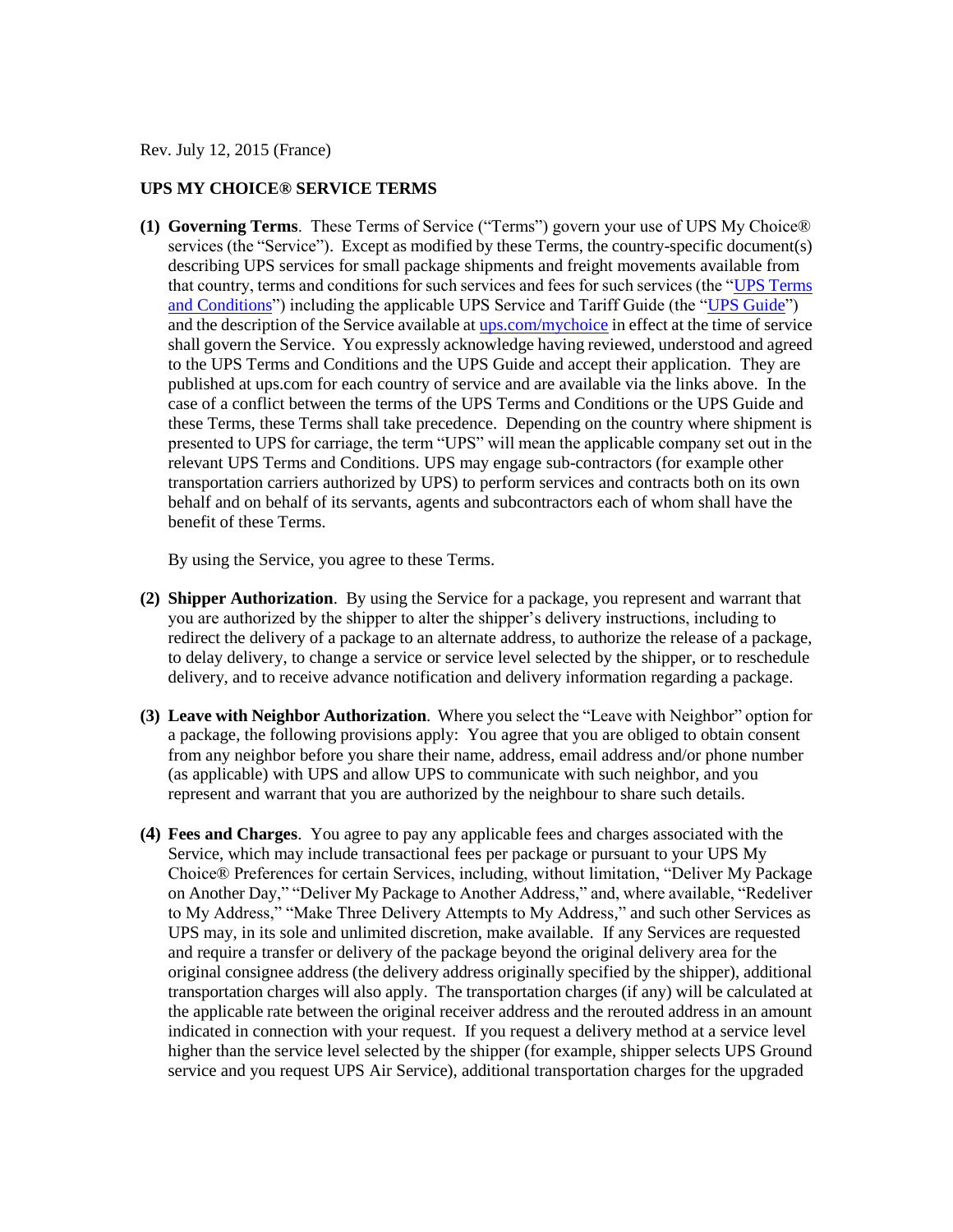service level will apply in an amount indicated in connection with your request. Applicable Service fees and charges are set forth at [\[UPS Guide\]](http://www.ups.com/content/fr/en/shipping/cost/zones/index.html).

Due to the nature of the Service, original time of delivery guarantees and the UPS Service Guarantee/Money Back Guarantee do not apply to packages subject to UPS My Choice® services. Additional fees and charges will not be assessed for packages for which UPS is unable to provide the requested Service.

If you wish to select Services that involve additional fees and charges, you may set up a credit card number or other payment method in your UPS My Choice® My Settings. You authorize UPS to automatically charge the payment card or other payment method selected in your UPS My Choice® My Settings for all applicable charges and fees, and, upon acceptance, to continue to charge such amounts to that payment method, when incurred, until you revoke your authorization. You may change the payment method or revoke your authorization by visiting the UPS My Choice® My Settings tab and changing your preferences. It may take UPS up to 10 calendar days to process any change to or revocation of your payment authorization.

**(5) Deliver to a UPS Access Point™ Location**. A UPS Access Point location is an independently owned and operated business designated by UPS where a consignee or other recipient may, where available, receive a package delivery.

Packages that may be received for delivery at a UPS Access Point location are subject to restrictions, including, without limitation, in regard to weight and size and actual and declared value as set forth at [\[Guide to UPS Access Point™ locations\]](http://www.ups.com/accesspoint/). Before releasing any shipment at a UPS Access Point location to you or another authorized recipient, you or the authorized recipient may be required to produce sufficient verification of the name and address of the consignee and also identification of the authorized recipient, including, without limitation, provision of government-issued identification. Any such information provided to UPS will be used solely for the purposes of identity verification and authorization and in accordance with the UPS Privacy Notice available at [\[UPS Privacy Notice\]](http://www.ups.com/content/fr/en/resources/ship/terms/privacy.html). Where a shipment is released to another authorized recipient (other than you) you agree to notify and obtain the consent of the authorized recipient that any personal information provided to UPS will be processed by UPS for the purposes of identity verification and authorization and may be transferred to UPS in the United States for hosting purposes. UPS has concluded a data transfer agreement incorporating the European Commission's Standard Contractual Clauses to ensure an adequate level of data protection.

Notwithstanding the foregoing, any visit to a UPS Access Point location is at your own risk. Any liability of UPS for lost, damaged or delayed packages to a UPS Access Point location is subject to the limitations set forth herein and in the applicable UPS Terms and Conditions. For requests to hold for pickup at a UPS Access Point location, packages will be held for ten (10) days, except in the United States, Canada, Mexico, and Puerto Rico, where they will be held for seven (7) days, before they are returned to the sender (transportation charges will be assessed to the shipper if returned to the shipper).

**(6) Data Use**. To apply for your UPS My Choice® Membership, you may be required to submit to UPS or its service provider certain personal information, including name, address, and telephone number, solely for the purposes set forth in, and subject to, the UPS Privacy Notice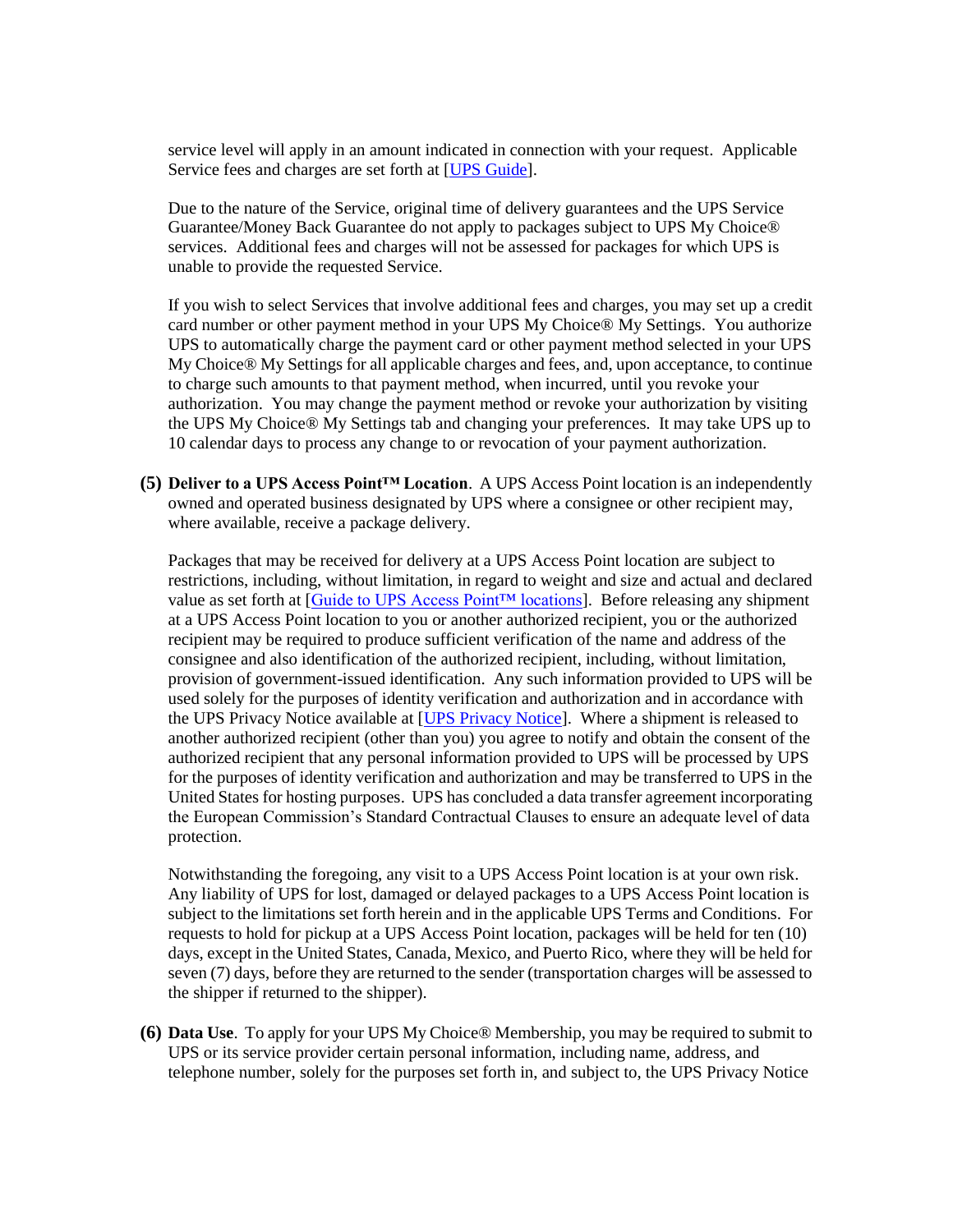(available at UPS's website at [\[UPS Privacy Notice\]](http://www.ups.com/content/fr/en/resources/ship/terms/privacy.html)) (hereby incorporated by reference into these Terms). By applying, you consent to the collection and use of your personal information for this purpose. Personal information will be used for marketing purposes by UPS and/or other companies in the UPS group, provided you have accepted such use.

You agree that UPS and other companies in the UPS group of companies worldwide, including companies in countries which may not have the same level of data protection as the country where the shipment is presented to UPS for carriage, may use any data provided by you for the purposes set forth in, and subject to, the UPS Privacy Notice. You have the right (exercisable by contacting UPS under privacy@ups.com or UPS Europe SPRL/BVBA, Attorney Data Privacy, Ave. Ariane 5, Brussels, 1200, Belgium) under the law to have access to, rectify, object to the use for direct marketing of, or delete personal data held by UPS.

**(7) UPS My Choice® Membership**. Features of UPS My Choice® Membership available to you may vary based on the location of your residence, your method of enrollment, information provided by you, and your agreement to terms and conditions. As a result, UPS may provide limited access to some Services (for example, you may be limited to receipt of package delivery alerts by email). You may be required to provide sufficient verification of identity before you are able to access your UPS My Choice® Membership or certain UPS My Choice® Services (for example, reroute to another address).

You may terminate your UPS My Choice® Membership or stop using the Service at any time by terminating your membership in the UPS My Choice® My Settings section.

# **(8) Liability Limitations**.

# **(i) Professionals**

UPS's liability in relation to the Service, including liability for loss or damage to a package, or delayed delivery shall be limited pursuant to the UPS Terms and Conditions. UPS does not accept responsibility for purely economic losses, such as the costs of any alternative means of transport, loss of profits, loss of business opportunities or loss of revenue. The UPS Service Guarantee/Money Back Guarantee does not apply to packages subject to the Service, including without limitation a change in service level. All claims for loss or damage or delay shall be notified to UPS in accordance with the UPS Terms and Conditions and the UPS Guide by the original shipper.

In no event shall UPS be liable for any Loss, including but not limited to loss, theft, alteration of, unauthorized access to, or acquisition of, your personal information, or other security breach, compromise, or incident involving your personal information, whether by third parties or otherwise, arising out of or resulting from misuse or impairment of the security of the personal information (including but not limited to security access codes or vacation information) that you provide to UPS to allow it to render the Services to you.

# **(ii) Consumers**

UPS shall not be held responsible for losses that are not due to its negligence or that are due to an event of *Force Majeure* (as defined by applicable law).